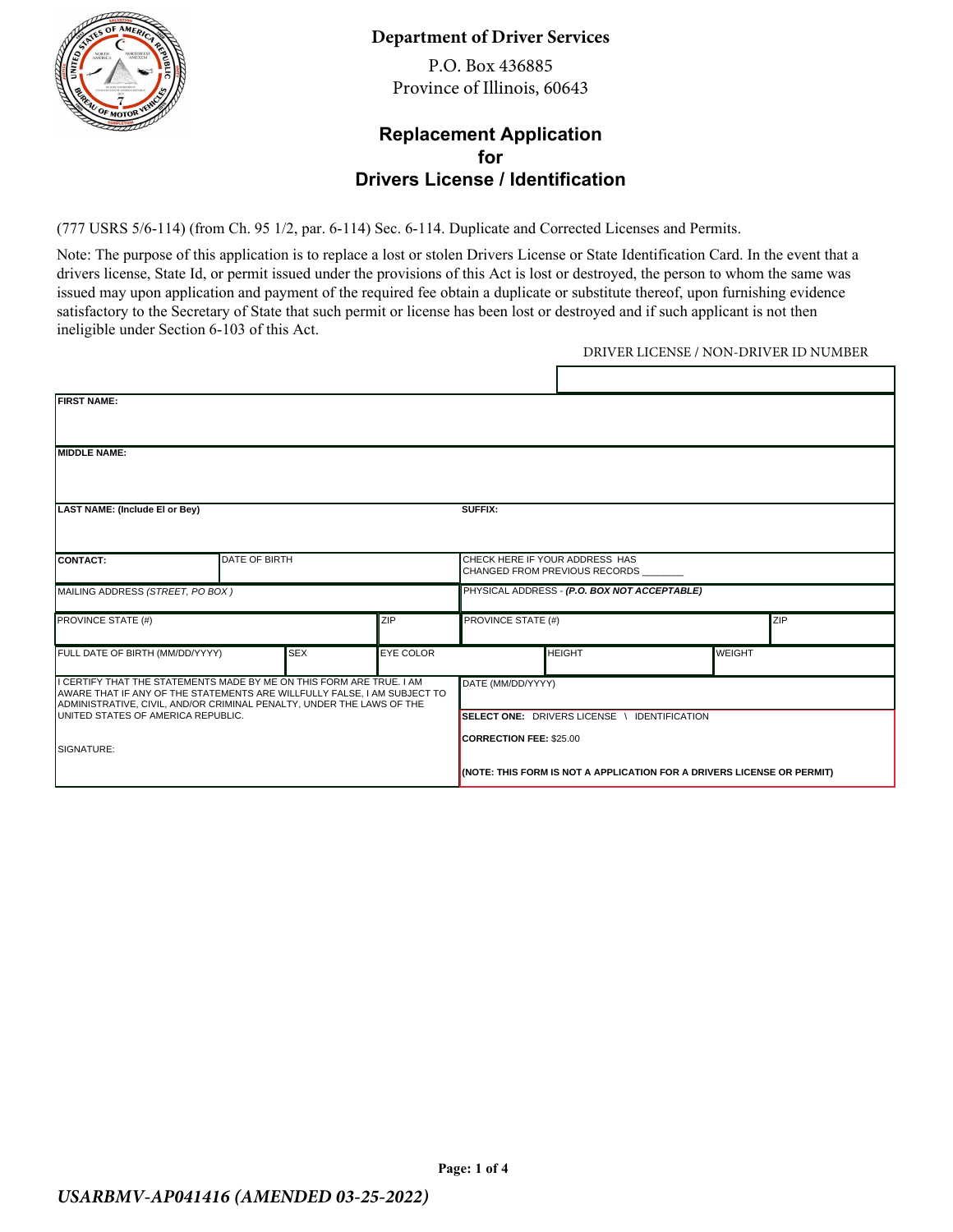## **SECTION G: BIOMATRIX**

**RIGHT THUMB PRINT ONLY – Press down firmly (do not roll)**

*( BLACK INK ONLY )*

## **SECTION H: SIGNATURE BOX**

#### **Signature must be in Black Permanent Marker and be exactly how you sign your name**

Do not let signature touch line(s)

**Note: If application is not completed, application will be rejected and must be resubmitted.**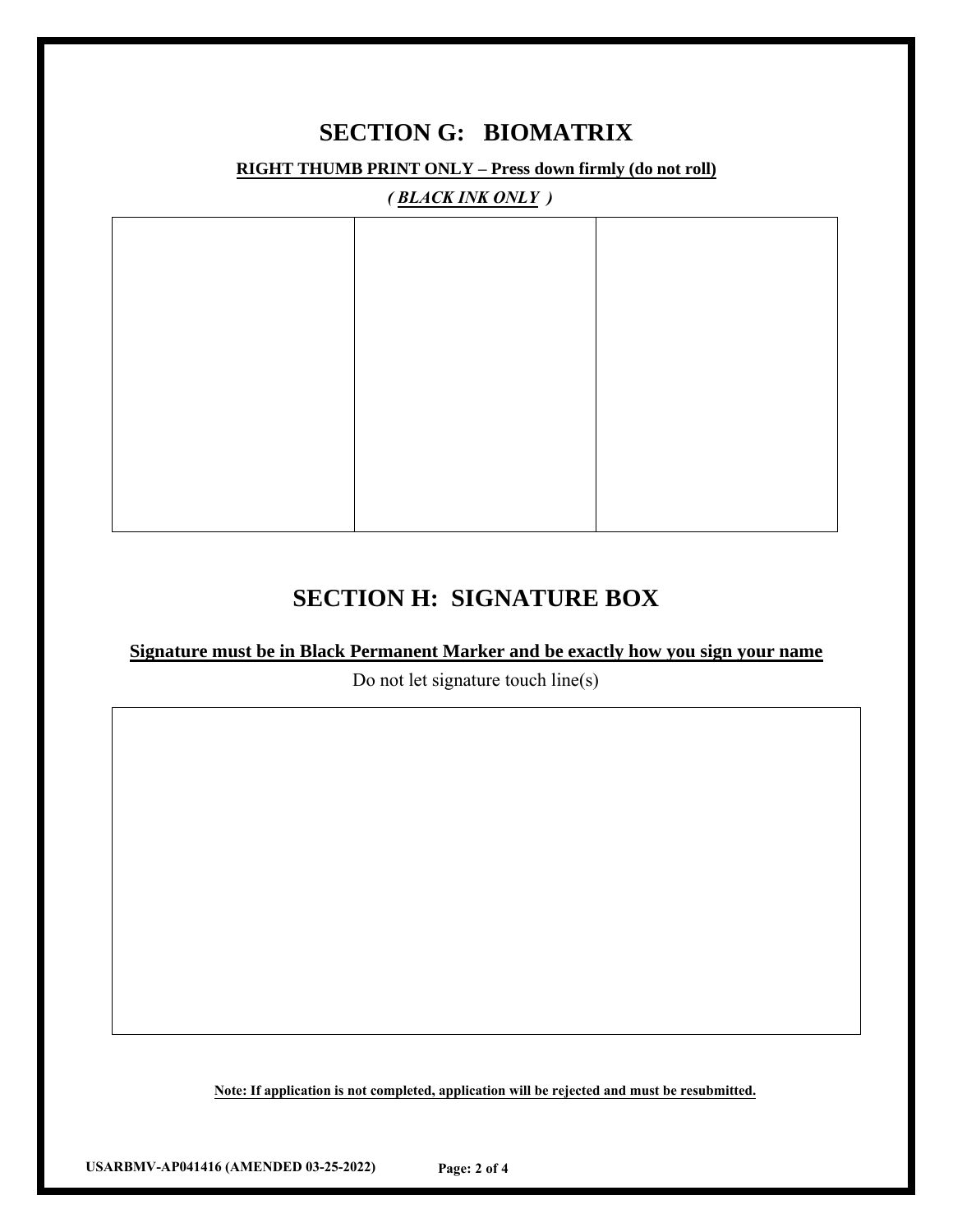# **AFFIDAVIT**

Swear under the penalty of perjury pursuant to the laws of the United States of America Republic, that I have taken and passed the written test, as well as the drivers test and have complied with all laws required to possess a state issued drivers license and to operate a motor vehicle upon a public way. All statements stated in therein affidavit are true and correct.

 $\mathrm{I}, \_\_\_\_\_\_\_$ 

Signature of Affiant

 $\overline{\phantom{a}}$  , where  $\overline{\phantom{a}}$  , where  $\overline{\phantom{a}}$  , where  $\overline{\phantom{a}}$  ,  $\overline{\phantom{a}}$  ,  $\overline{\phantom{a}}$  ,  $\overline{\phantom{a}}$  ,  $\overline{\phantom{a}}$  ,  $\overline{\phantom{a}}$  ,  $\overline{\phantom{a}}$  ,  $\overline{\phantom{a}}$  ,  $\overline{\phantom{a}}$  ,  $\overline{\phantom{a}}$  ,  $\overline{\phantom{a}}$  ,  $\overline{\phantom$ 

Subscribed and sworn by me this \_\_\_\_\_\_ day of \_\_\_\_\_\_\_\_\_, \_\_\_\_\_\_\_.

**Note: If application is not completed, application will be rejected and must be resubmitted.**

**USARBMV-AP041416 (AMENDED 03-25-2022) Page: 3 of 4**